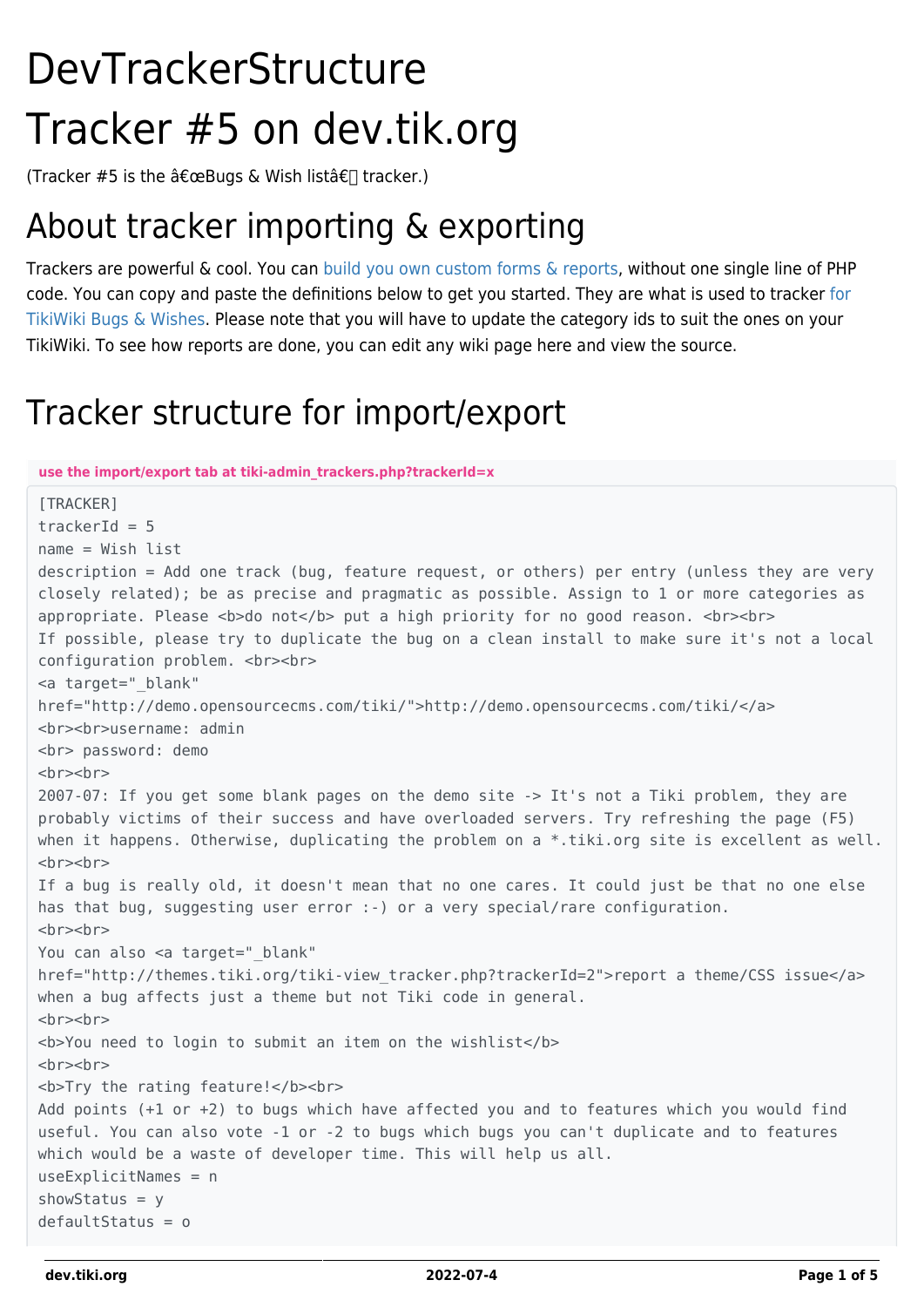```
showStatusAdminOnly = n
outboundEmail =simpleEmail = nnewItemStatus = o
modItemStatus =
writerCanModify = y
writerGroupCanModify = n
showCreated = yshowLastModif = n
defaultOrderKey = 62
defaultOrderDir = desc
useComments = vshowComments = y
useAttachments = yshowAttachments = n
attachmentsconf = 1, 2, 4, 0, 3, 0, 0, 0useRatings = yrating Options = -2, -1, 0, 1, 2
categories =
```
## Tracker fields structure for import/export

**Import/export trackers fields section on tiki-admin\_tracker\_fields.php?trackerId=x**

```
[FIELD26]
fieldId = 26name = Summarvposition = 2type = toptions = 100, 100isMain = visTblVisible = y
isSearchable = yisPublic = yisHidden = n
isMandatory = y
[FIELD56]
fieldId = 56name = Status
position = 7type = d
options = Accepted,Confirmed,Duplicate,Fix on the Way,Fixed,Invalid,Later,Not enough
information, Out of Date, Please retest, Postponed, Rejected, Remind, Wont Fix, Works For Me
isMain = n
isTblVisible = n
isSearchable = visPublic = yisHidden = n
isMandatory = n
[FIELD41]
fieldId = 41
```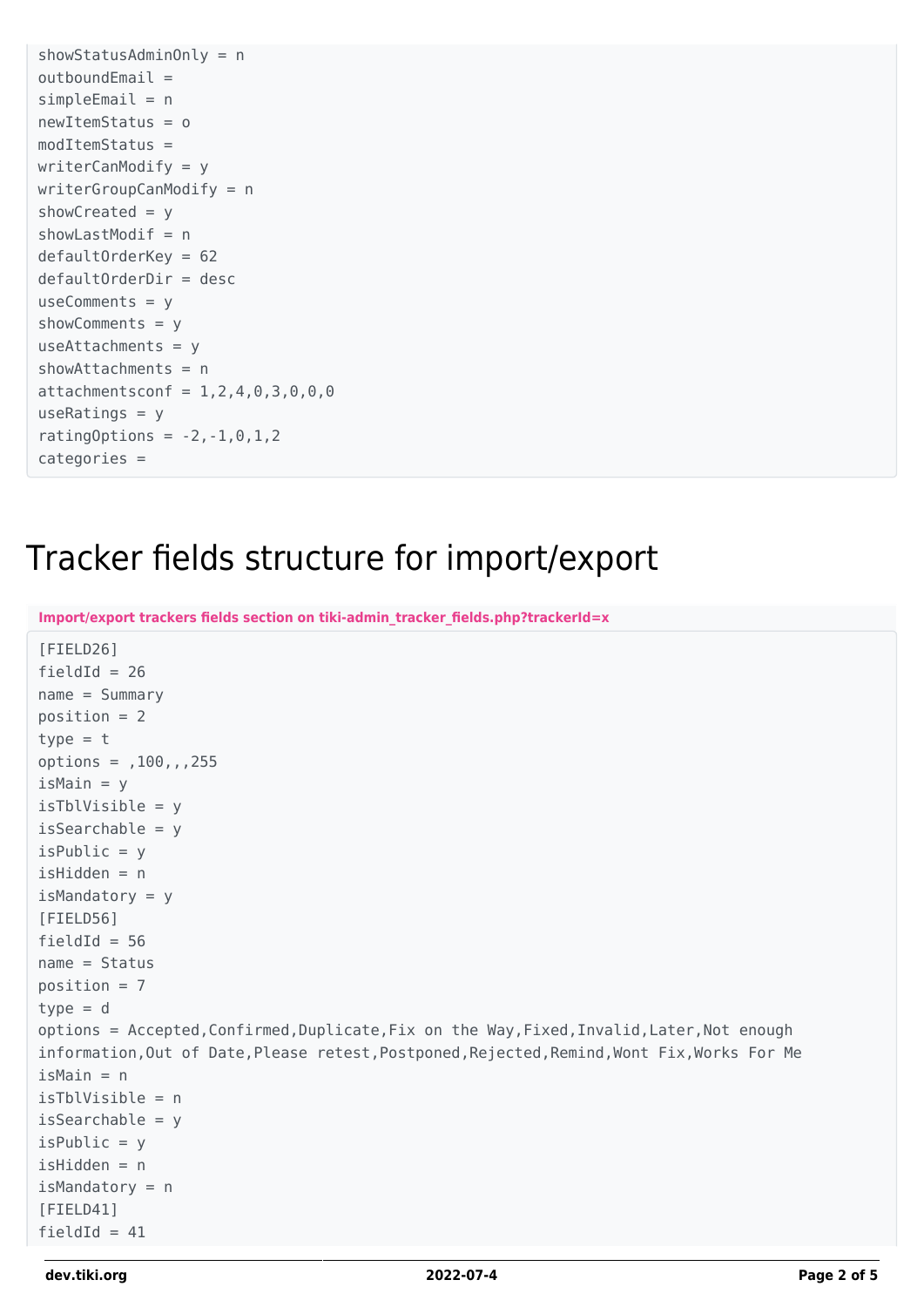```
name = Priority
position = 9type = d
options = 1 low,2,3,4,5,6,7,8,9 high
isMain = n
isTblVisible = y
isSearchable = n
isPublic = yisHidden = n
isMandatory = n
[FIELD48]
fieldId = 48name = Assigned To
position = 14type = uoptions =
isMain = n
isTblVisible = n
isSearchable = y
isPublic = yisHidden = n
isMandatory = n
[FIELD32]
fieldId = 32name = Feature
position = 15type = eoptions = 9isMain = n
isTblVisible = y
isSearchable = yisPublic = yisHidden = n
isMandatory = n
[FIELD43]
fieldId = 43name = Data type
position = 16type = eoptions = 55
isMain = n
isTblVisible = y
isSearchable = yisPublic = visHidden = n
isMandatory = n
[FIELD47]
fieldId = 47name = Version
position = 18type = eoptions = 61isMain = n
```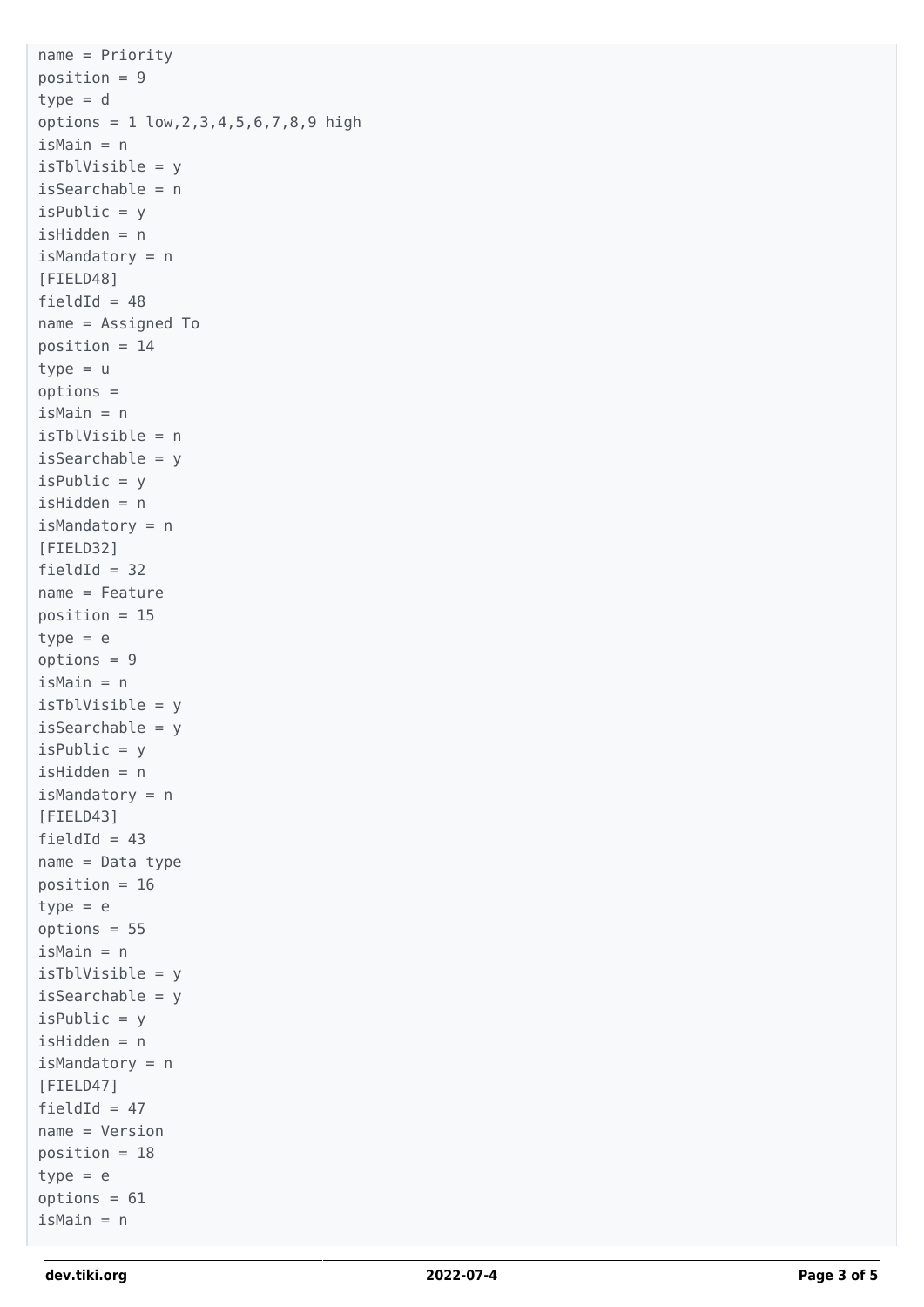```
isTblVisible = y
isSearchable = yisPublic = visHidden = n
isMandatory = n
[FIELD27]
fieldId = 27name = Problem
position = 20type = aoptions = 1,70,20isMain = n
isTblVisible = n
isSearchable = yisPublic = visHidden = n
isMandatory = n
[FIELD28]
fieldId = 28name = Solution
position = 30type = aoptions = 1,70,10isMain = n
isTblVisible = n
isSearchable = visPublic = yisHidden = n
isMandatory = n
[FIELD31]
fieldId = 31name = Area
position = 60type = eoptions = 2isMain = n
isTblVisible = n
isSearchable = yisPublic = yisHidden = n
isMandatory = n
[FIELD70]
fieldId = 70name = Related project
position = 70type = eoptions = 159
isMain = n
isTblVisible = n
isSearchable = yisPublic = visHidden = n
isMandatory = n
```